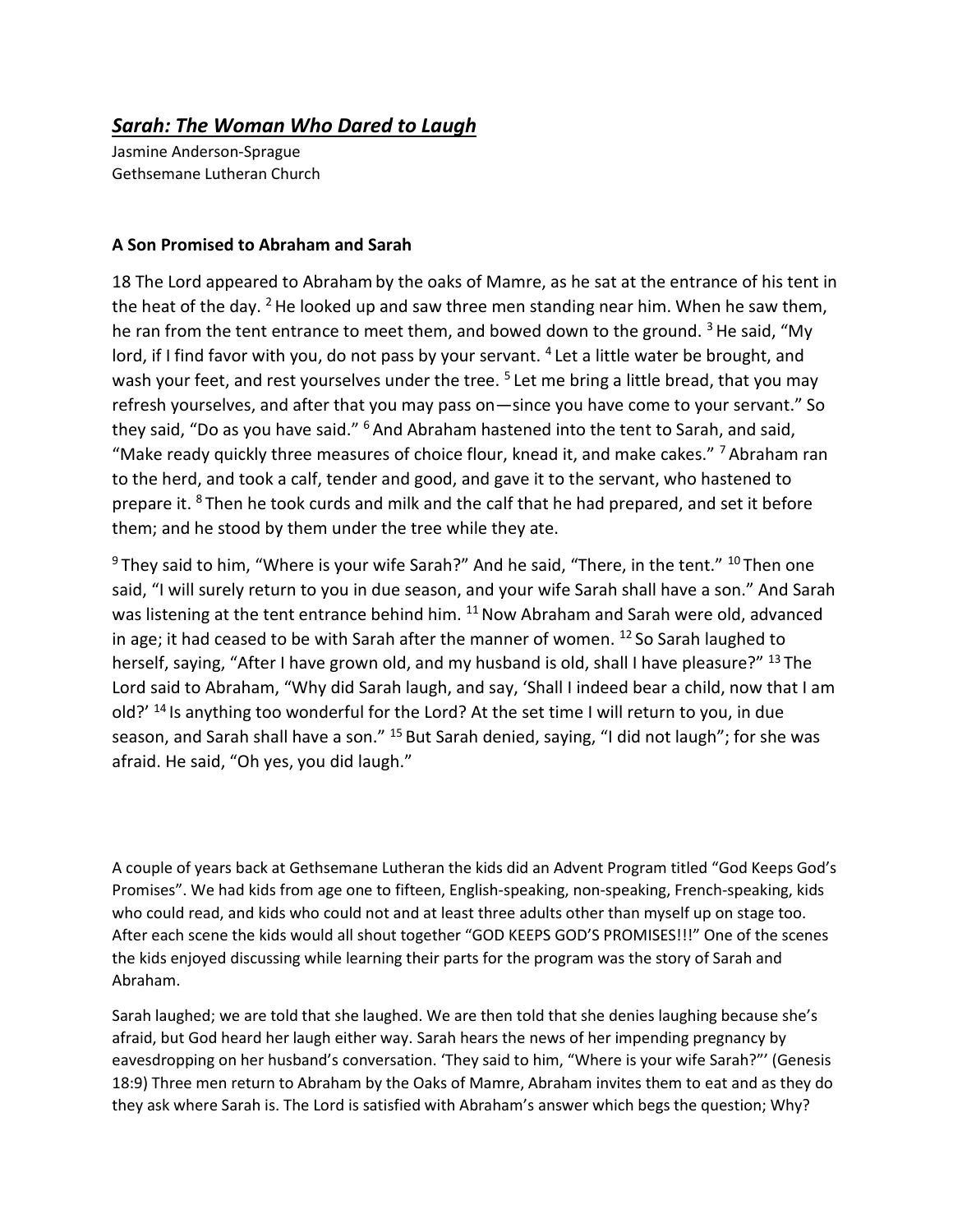Many would argue that you shouldn't ask why God does anything. My mom would argue that I've never backed down from asking a why question in my life.

We know she laughed though! It says she "laughed to herself" about getting pregnant when she was ninety years old. Sarah was done with menopause, she and Abraham probably had separate sleeping bags if they didn't have whole separate tents, and she had just asked Abraham to have a baby with her handmaiden, there was a lot to think about in that sentence. Sarah's reaction is more than an emotional knee jerk reaction to sudden life altering news.

*<sup>13</sup> The Lord said to Abraham, "Why did Sarah laugh, and say, 'Shall I indeed bear a child, now that I am old?' <sup>14</sup> Is anything too wonderful for the Lord? At the set time I will return to you, in due season, and Sarah shall have a son." <sup>15</sup> But Sarah denied, saying, "I did not laugh"; for she was afraid. He said, "Oh yes, you did laugh."*

Sarah was also devoted to God. Sarah believed God would keep His promises, she believed that Abraham (Abram) was to be made into a great nation- and was committed to making that happen and had accepted her barren fate. She had probably not yet seen these strangers she had cooked for; she was certainly not supposed to speak to them unless addressed directly and participating in her husband's affairs was definitely off the table. In this exchange we see Sarah respond *for* Abraham saying "I did not laugh" *for she was afraid.* There was no arguing with a man, but there was *no disputing God.* She would continue to be the proud, determined, and strong woman she had been those ninety years though.

Ultimately, God knows. I tell the Sunday school kids all the time that even if they don't say it…God knows. They don't have to say their prayers out loud…God knows. We don't have to say mean things out loud…God knows. We don't have to share when we are scared to walk into the school building, or when we are afraid the other kids won't like us, or when we're sad or anxious or angry: we can say those prayers in our heads because God hears us, and he knows! God heard Sarah laugh whether she laughed out loud or in her head. God heard her insecurities, her disbelief at news of a pregnancy in her late life, it didn't matter if those insecurities were kept bottled up or not. Her laugh was not a joking laugh, not a 'ha-ha' or a joyous laugh, but one of incredulity.

Even still, God keeps God's promises! Sarah's son is named Isaac which means "laughter", and with his birth Sarah becomes the mother of many nations.

Incredulous laughter seems a common theme anymore. If we turn on the news, our computers, our social media, or check our emails almost every day it feels like there is something that causes a spell of incredulous laughter. I wonder what Sarah would laugh at today, and how different her laughter would be. Would it still be incredulous laughter, or would it be joyous laughter at how wonderful and different her nations have become?

I wonder how we would react if we were to eavesdrop on a conversation God was having about what was to come for us. Or if God were to tell us what blessing are in store for our congregations, our nations, our world in 100 years I bet we couldn't help but laugh. How different each of these places will look a century from now – how different these places look than they did 100 years ago. Incredulous laughter; a bristle in the face of discomfort and change.